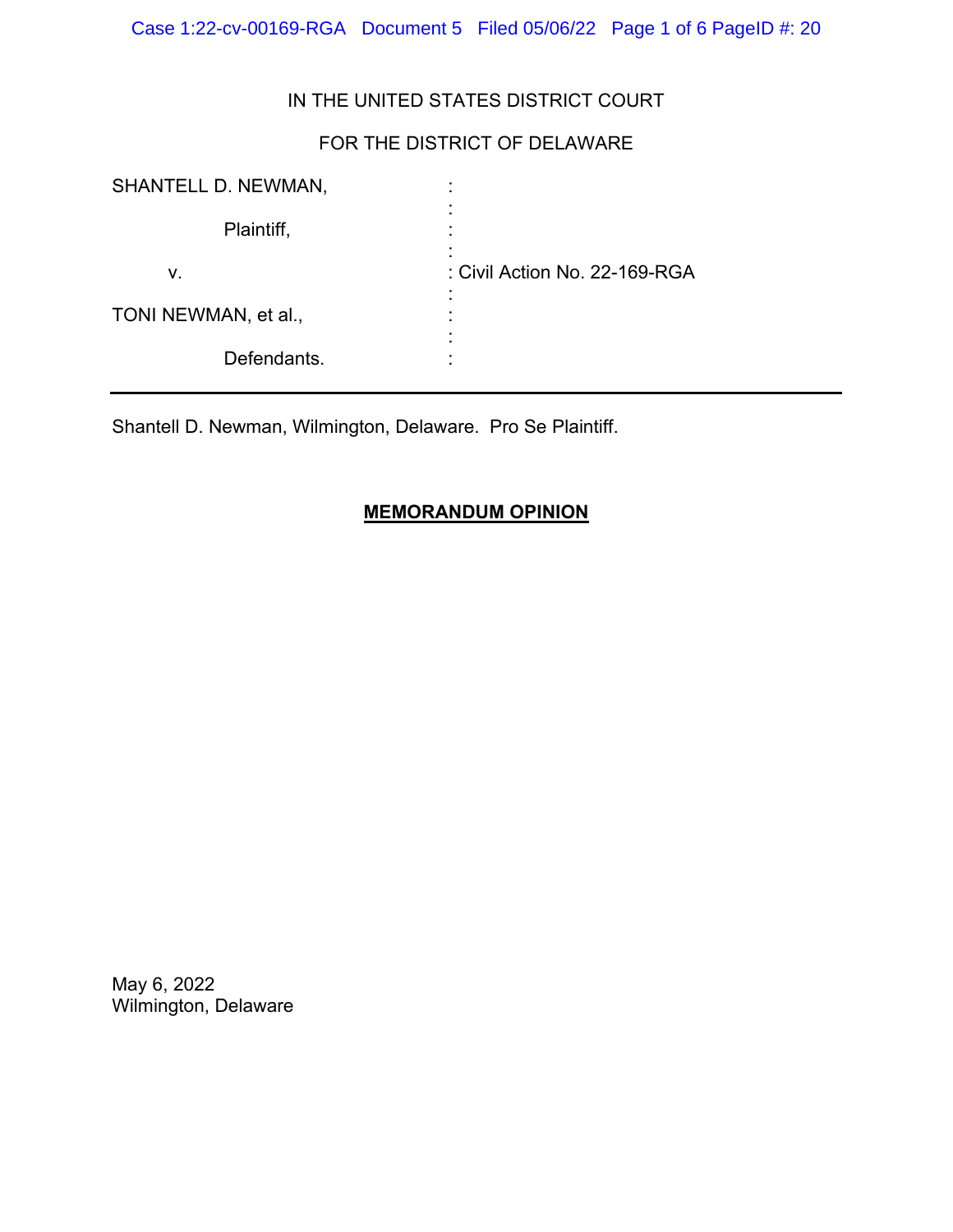## /s/ Richard G. Andrews **ANDREWS, U.S. District Judge:**

Plaintiff Shantell Newman appears *pro se* and has been granted leave to proceed *in forma pauperis*. (D.I. 4). She filed this case on February 7, 2022, and asserts jurisdiction on the grounds that the Morocco Peace Treaty of 1787 may have been violated. (D.I. 2 at 3). The civil cover sheet refers to the Freedom of Information Act, 5 U.S.C. § 552. (D.I. 2-1). The Court proceeds to screen the Complaint pursuant to 28 U.S.C. § 1915(e)(2)(B).

## **BACKGROUND**

The following facts are taken from the Complaint and assumed to be true for purposes of screening the Complaint. *See Umland v. PLANCO Fin. Servs., Inc.*, 542 F.3d 59, 64 (3d Cir. 2008). Plaintiff refers to the 1994 death of her grandmother, Vera Mae Newman, as the occurrence date. Plaintiff explains that she was left her grandmother's house and wants "a [disclosure]." (D.I. 2 at 5). Plaintiff wants the "original of documents proving [her] grandmother who only loved [Plaintiff] and put [Plaintiff] before her own children would leave [Plaintiff] with no home. We know the corporation of America may take this property because they may have had a birth certificate leaving the straw man in charge of [Plaintiff's] family rightful property under" 42 U.S.C. § 1983, 12 U.S.C. § 1431, 42 U.S.C. § 408, and 15 U.S.C. §§ 1692f and 1692g. (*Id*. at 5-6) (spellings changed). Plaintiff "would like to request all records and unclaimed property, lands, wills" according to the Freedom of Information Act, 5 U.S.C. § 552. (*Id.* at 6). For relief she seeks her family's genealogical records under FOIA and \$1,000,000 in damages. (*Id*. at 6-7).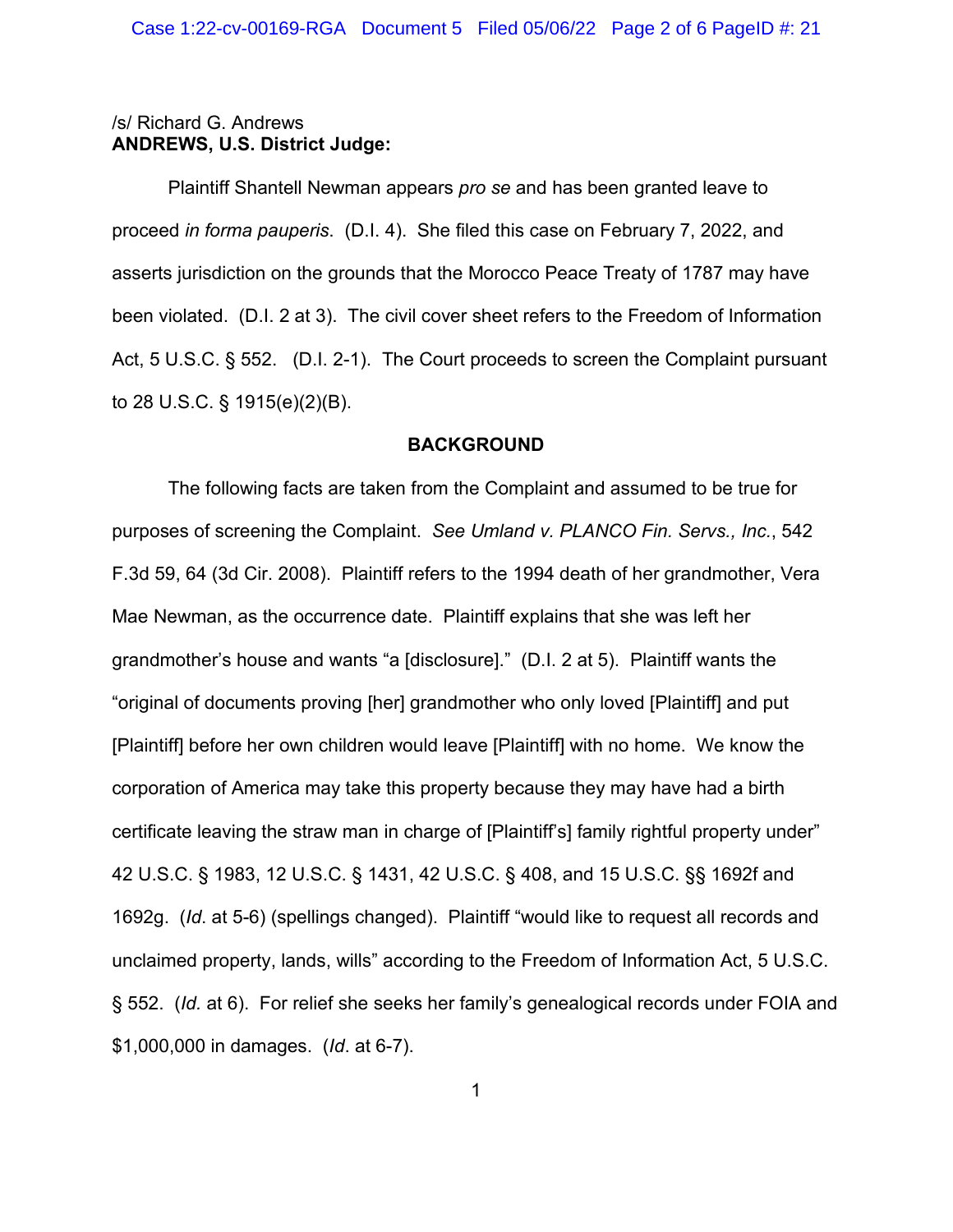### **SCREENING OF COMPLAINT**

A federal court may properly dismiss an action *sua sponte* under the screening provisions of 28 U.S.C. § 1915(e)(2)(B) if "the action is frivolous or malicious, fails to state a claim upon which relief may be granted, or seeks monetary relief from a defendant who is immune from such relief." *Ball v. Famiglio*, 726 F.3d 448, 452 (3d Cir. 2013). *See* 28 U.S.C. § 1915(e)(2) (*in forma pauperis* actions). The Court must accept all factual allegations in a complaint as true and take them in the light most favorable to a *pro se* plaintiff. *Phillips v. County of Allegheny*, 515 F.3d 224, 229 (3d Cir. 2008); *Erickson v. Pardus*, 551 U.S. 89, 93 (2007). Because Plaintiff proceeds *pro se*, her pleading is liberally construed and her Complaint, "however inartfully pleaded, must be held to less stringent standards than formal pleadings drafted by lawyers." *Erickson v. Pardus*, 551 U.S. at 94.

A complaint is not automatically frivolous because it fails to state a claim. *See Dooley v. Wetzel*, 957 F.3d. 366, 374 (3d Cir. 2020). "Rather, a claim is frivolous only where it depends 'on an "indisputably meritless legal theory" or a "clearly baseless" or "fantastic or delusional" factual scenario.'" *Id*.

The legal standard for dismissing a complaint for failure to state a claim pursuant to § 1915(e)(2)(B)(ii) and § 1915A(b)(1) is identical to the legal standard used when ruling on Rule 12(b)(6) motions. *Tourscher v. McCullough*, 184 F.3d 236, 240 (3d Cir. 1999). However, before dismissing a complaint or claims for failure to state a claim upon which relief may be granted pursuant to the screening provisions of 28 U.S.C. §§1915 and 1915A, the Court must grant Plaintiff leave to amend her complaint unless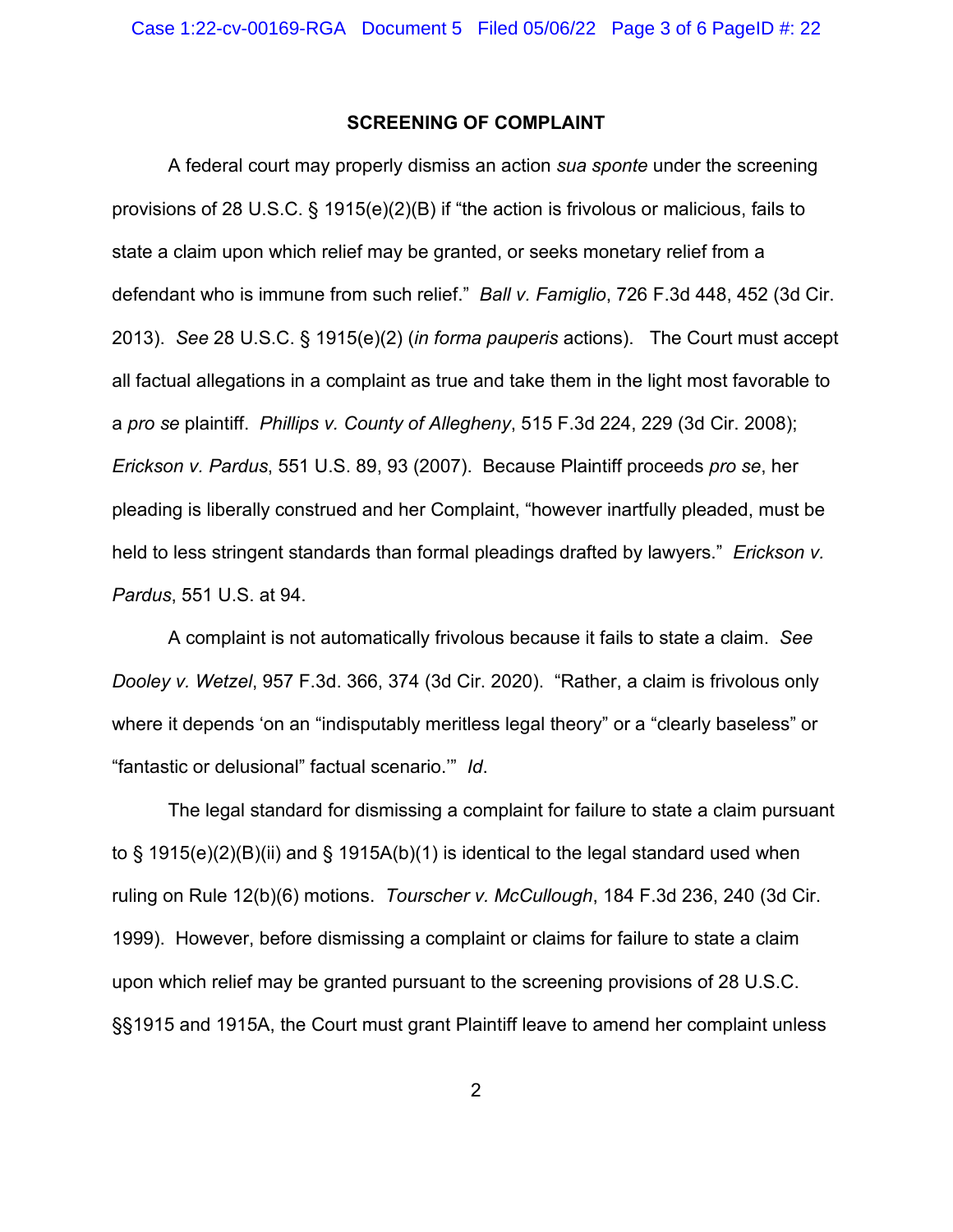### Case 1:22-cv-00169-RGA Document 5 Filed 05/06/22 Page 4 of 6 PageID #: 23

amendment would be inequitable or futile. *See Grayson v. Mayview State Hosp.*, 293 F.3d 103, 114 (3d Cir. 2002).

A well-pleaded complaint must contain more than mere labels and conclusions. *See Ashcroft v. Iqbal*, 556 U.S. 662 (2009); *Bell Atl. Corp. v. Twombly*, 550 U.S. 544 (2007). A plaintiff must plead facts sufficient to show that a claim has substantive plausibility. *See Johnson v. City of Shelby*, 574 U.S. 10 (2014). A complaint may not dismissed, however, for imperfect statements of the legal theory supporting the claim asserted. *See id*. at 11.

A court reviewing the sufficiency of a complaint must take three steps: (1) take note of the elements the plaintiff must plead to state a claim; (2) identify allegations that, because they are no more than conclusions, are not entitled to the assumption of truth; and (3) when there are well-pleaded factual allegations, assume their veracity and then determine whether they plausibly give rise to an entitlement to relief. *Connelly v. Lane Constr. Corp*., 809 F.3d 780,787 (3d Cir. 2016). Elements are sufficiently alleged when the facts in the complaint "show" that the plaintiff is entitled to relief. *Iqbal*, 556 U.S. at 679 (quoting Fed. R. Civ. P. 8(a)(2)). Deciding whether a claim is plausible will be a "context-specific task that requires the reviewing court to draw on its judicial experience and common sense." *Id.*

### **DISCUSSION**

Defendants are Toni Newman, who is not otherwise identified, and Thomas Town, Maryland. To the extent Plaintiff raises claims under § 1983, the claims are timebarred. For purposes of the statute of limitations, § 1983 claims are characterized as personal injury actions. *Wilson v. Garcia*, 471 U.S. 261, 275 (1985). In Delaware,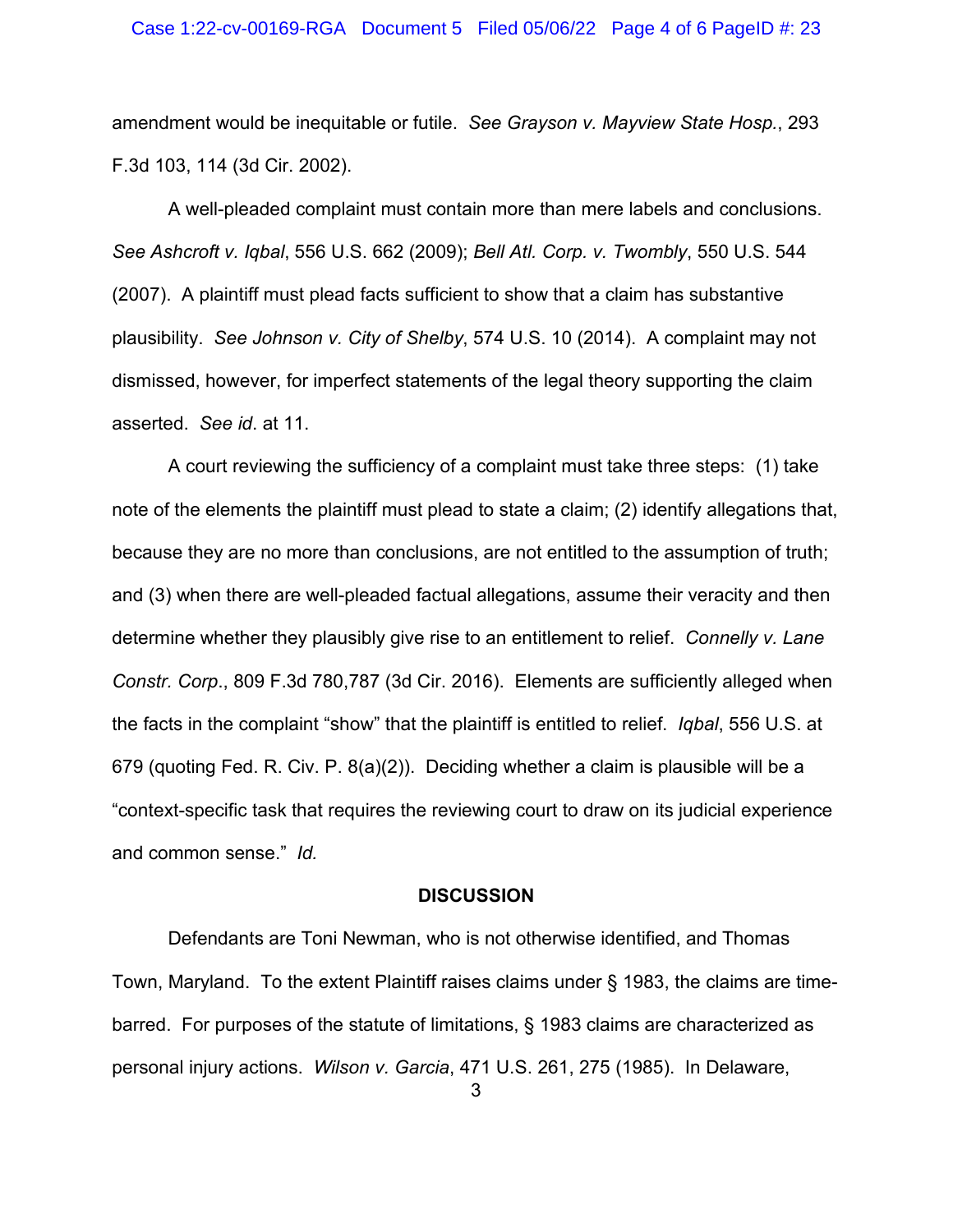§ 1983 claims are subject to a two-year limitations period. *See* 10 Del. C. § 8119; *Johnson v. Cullen*, 925 F. Supp. 244, 248 (D. Del. 1996). Section 1983 claims accrue "when the plaintiff knew or should have known of the injury upon which its action is based." *Sameric Corp. v. City of Philadelphia*, 142 F.3d 582, 599 (3d Cir. 1998).

The statute of limitations is an affirmative defense that generally must be raised by the defendant, and it is waived if not properly raised. *See Benak ex rel. Alliance Premier Growth Fund v. Alliance Capital Mgmt. L.P*., 435 F.3d 396, 400 n.14 (3d Cir. 2006); *Fassett v. Delta Kappa Epsilon*, 807 F.2d 1150, 1167 (3d Cir. 1986). "Although the statute of limitations is an affirmative defense, *sua sponte* dismissal is appropriate when 'the defense is obvious from the face of the complaint and no further factual record is required to be developed.'" *Davis v. Gauby*, 408 F. App'x 524, 526 (3d Cir. 2010) (quoting *Fogle v. Pierson*, 435 F.3d 1252, 1258 (10th Cir. 2006)). Accordingly a court may dismiss a time-barred complaint sua sponte under 28 U.S.C. § 1915(e)(2)(B)(ii).

The Complaint alleges wrongful acts occurred in 1994 upon the death of Plaintiff's grandmother. Plaintiff did not commence this action until February 7, 2022. It is evident from the face of the Complaint that all § 1983 claims are barred by the twoyear limitation period.

In addition, neither Defendant can be sued under § 1983. There is no indication Newman is a state actor, and only individuals can be sued under § 1983, so there is no claim against Thomas Town either.